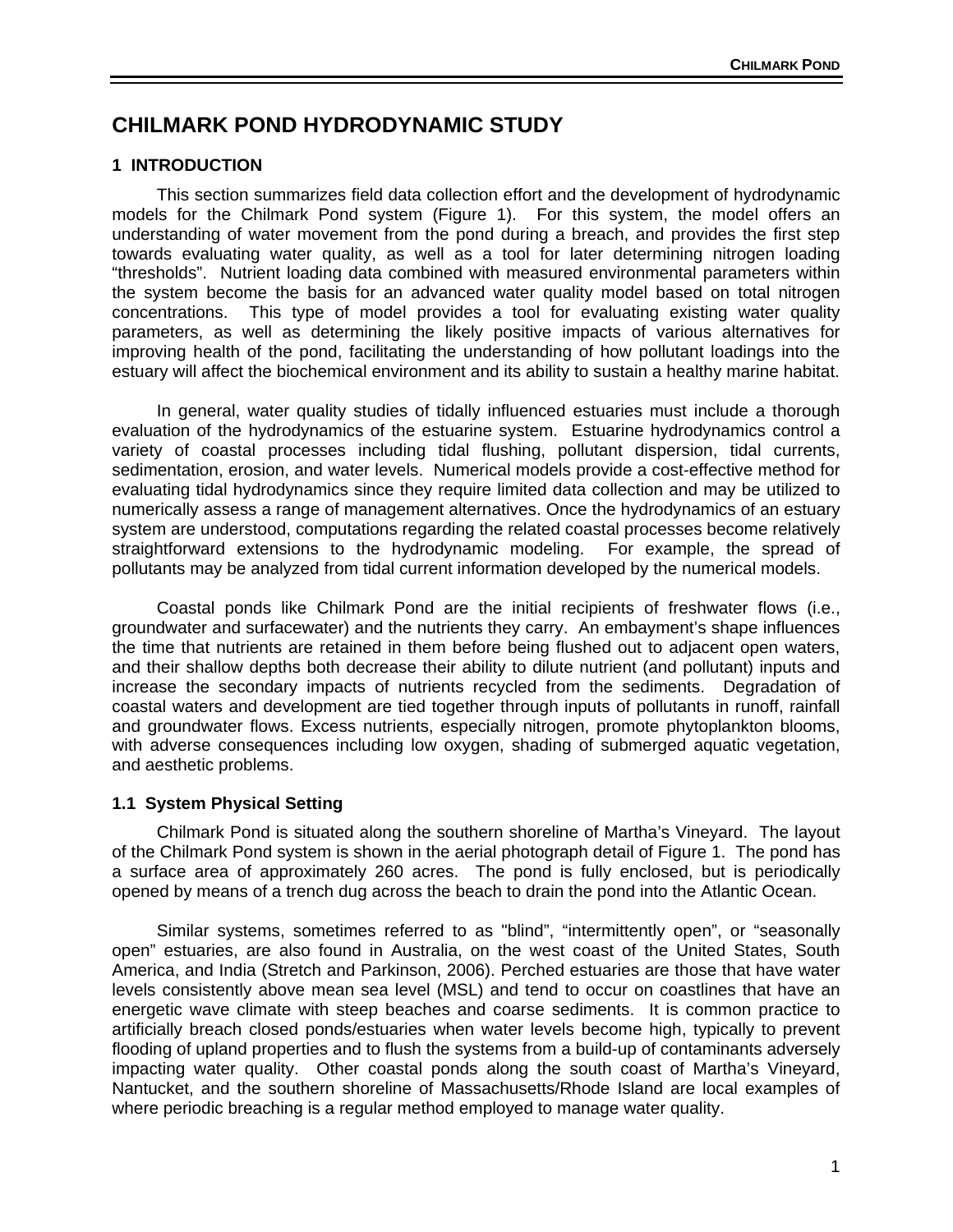

Figure 1. Aerial photograph of Chilmark Pond on Martha's Vineyard, Massachusetts.

## **1.2 System Hydrodynamic Setting**

 In Chilmark Pond, the hydrodynamic regime is dominated by freshwater inputs to the system from groundwater recharge, surface flow run-off from the watershed, and direct precipitation to the pond's surface. The volume of water in the pond is governed by the balance between additions from freshwater inflow and losses due to evaporation and flow through the southern beach face into the ocean. On average, the inputs are greater than the losses and the pond elevation gradually rises.

 When the pond level is deemed high enough, a trench is cut across the southern barrier beach. The opening is made during favorable tide conditions to ensure the greatest potential to create a successful breach. The initial outflow from the pond causes a relatively small channel to be scoured through the beach and the water level in the pond drops. The ephemeral channel across the beach is a balance between the scouring effect of water flowing through it and the filling effect of sediment transport along the beach. Although Chilmark Pond is large relative to other regional coastal ponds, the wave climate on the southern coast of Martha's Vineyard is one of the most energetic in Massachusetts. As a result, the breach channel typically closes very quickly, sometimes after only minimal tidal exchange has occurred. The result is that these short or failed breaches only remove the top layer of water from the pond. For these failed breaches, there is very little inflow of water from the ocean and little mixing of the nutrient rich water from the pond with low nutrient inflow. As a result, openings that do not allow influx of ocean waters simply lower the water levels and do little to improve the water quality inside the pond, and only lower the pond.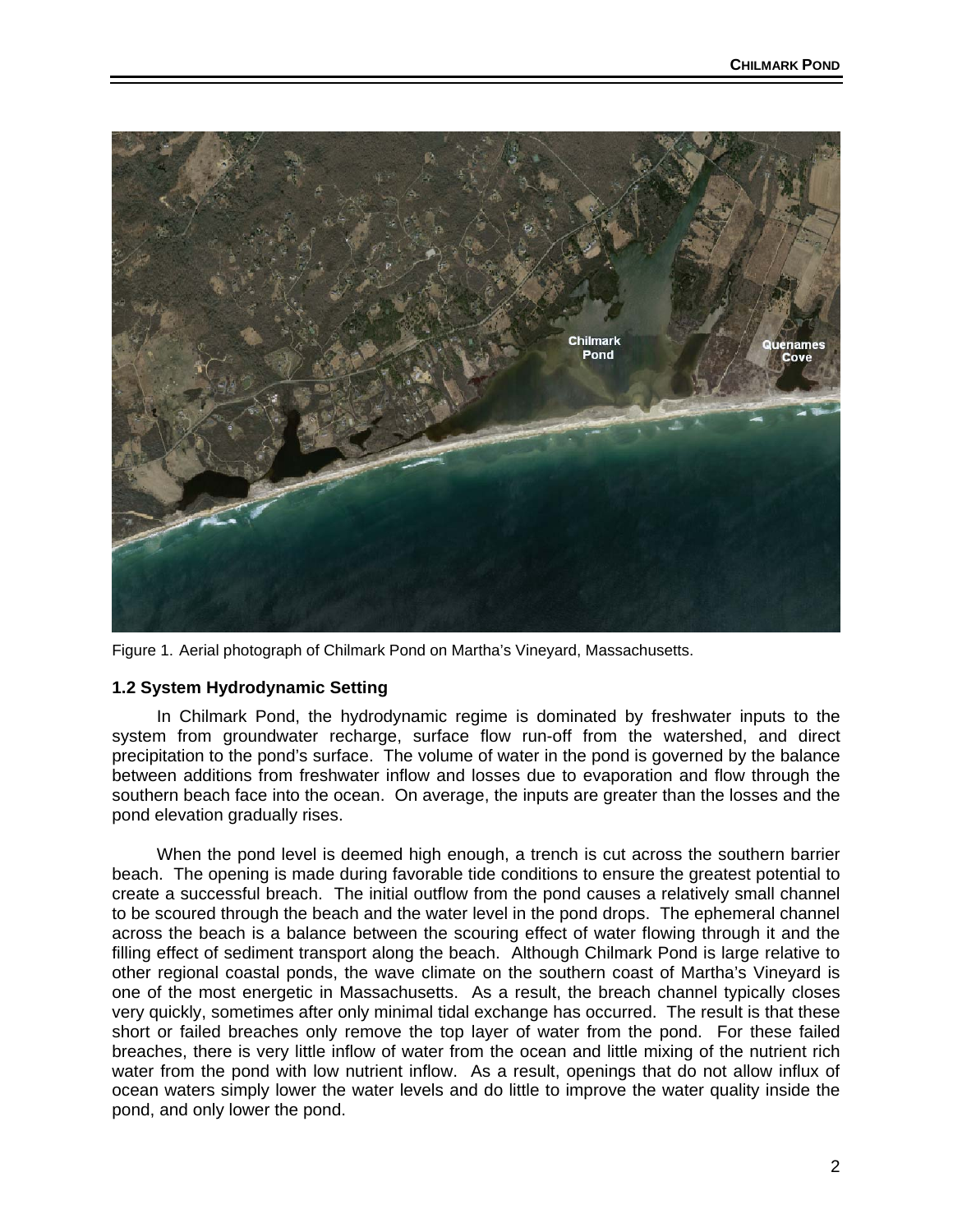## **2 HYDRODYNAMIC FIELD DATA COLLECTION AND ANALYSIS**

 The field data collection portion of this study was performed to characterize the physical properties of Chilmark Pond. Bathymetry data were collected throughout the system so that it could be accurately represented as a computer hydrodynamic model, and so that flushing rates could be determined for the system. In addition to the bathymetry, tide data were also collected at three locations, to run the circulation model with real tides, and also to calibrate and verify its performance.

### **2.1. Bathymetry**

 Bathymetry data (i.e., depth measurements) for the hydrodynamic model of the Chilmark Pond system were assembled from a April 2011 boat based hydrographic survey. The survey was designed to cover the entire main basin of Chilmark Pond, as well as the various coves within the pond. The survey was conducted from a 14' skiff with an installed precision fathometer (with a depth resolution of approximately 0.1 foot), coupled together with a differential GPS to provide horizontal position measurements accurate to approximately 1-3 feet. As the boat was maneuvered around the pond, digital data output from both the echo sounder fathometer and GPS were logged to a laptop computer, which integrated the data to produce a single data set consisting of water depth as a function of geographic position.

 The raw measured water depths were merged with water surface elevation measurements to determine bathymetric elevations relative to the North American Vertical Datum 1988 (NAVD88). Once rectified, the finished processed data were archived as 'xyz' files containing x-y horizontal position (in Massachusetts State Plan 1983 coordinates) and vertical elevation of the bottom (z). These xyz files were then interpolated into the finite element mesh used for the hydrodynamic simulations. The tracks followed by the boat during the bathymetry survey are presented in Figure 2.

#### **2.2 Tide Data**

 Tide data records were collected at three stations in the Chilmark Pond system: 1) the north end of the main basin, 2) the west end of the main basin, and 3) the western subembayment. The locations of the stations within the pond are shown in Figure 3. The Temperature Depth Recorders (TDR) used to record the tide data were deployed for a 49-day period between April 26 and June 14 2011. The elevation of each gauge was leveled relative to NAVD88. Available data from the Martha's Vineyard Coastal Observatory (MVCO) offshore of Katama Beach was utilized as the offshore boundary condition for the hydrodynamic model.

 Once the data were downloaded from each instrument, the water pressure readings were corrected for variations in atmospheric pressure. Hourly atmospheric pressure readings were obtained from the NOAA C-MAN station in Buzzards Bay, interpolated to 10-minute intervals, and subtracted from the pressure readings, resulting in variations in water pressure above the instrument. Further, a constant water density value of 1025 kg/m<sup>3</sup> was applied to the readings to convert from pressure units (psi) to head units (for example, feet of water above the tide gauge). The sensors were surveyed into local benchmarks to provide vertical rectification of the water level; these survey values were used to adjust the water surface to a known vertical datum. The result from each gauge is a time series record representing the variations in water surface elevation relative to the NAVD88 vertical datum. A plot of the observed tide signals is shown below in Figure 4, where the two stations in the main basin yielded identical tide signals.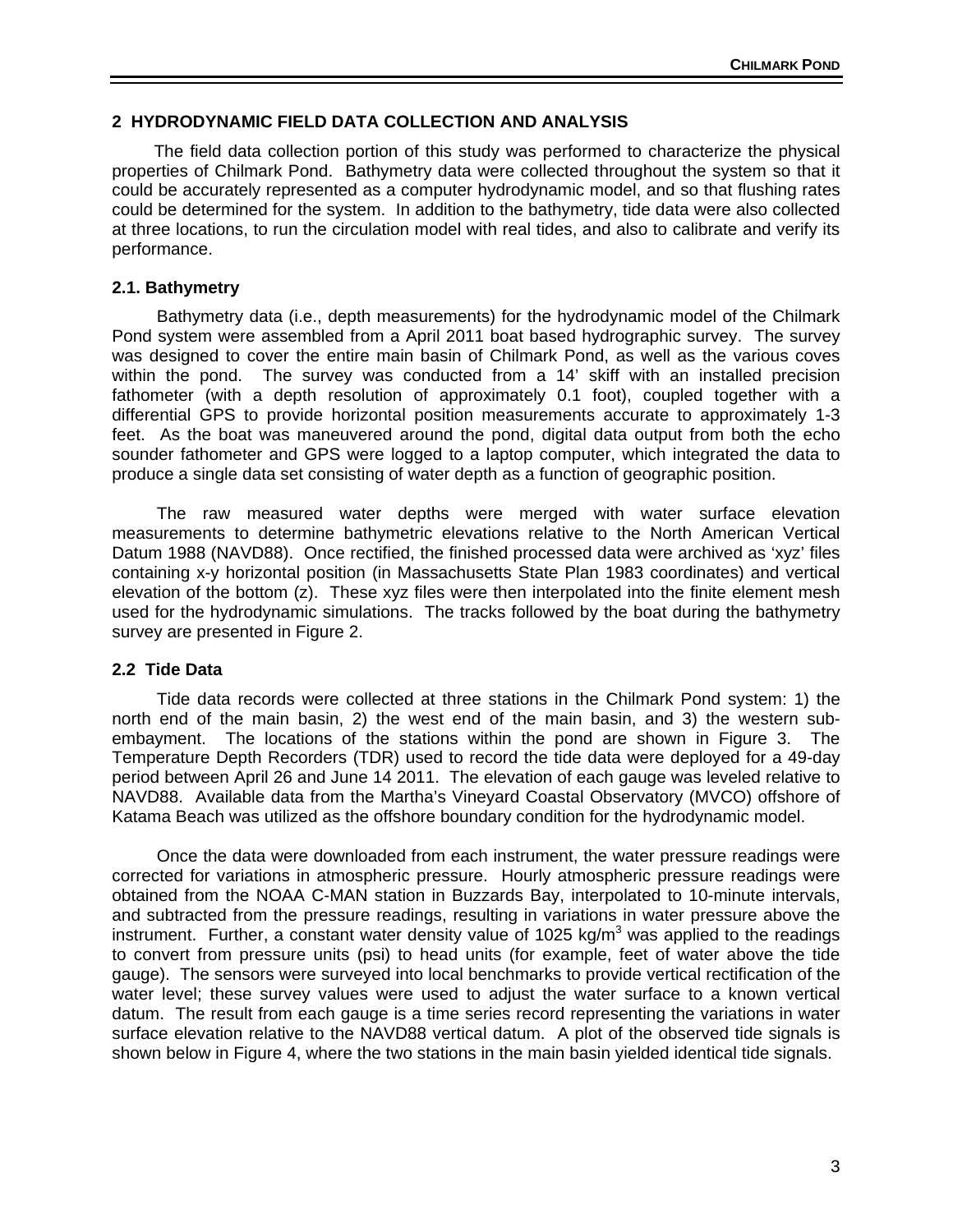# **3 HYDRODYNAMIC MODEL DEVELOPMENT**

 The scour of a channel through the beach and the flow of water between the pond and ocean through this channel cannot be directly simulated with the RMA suite of models. Therefore, a computer model independent of RMA-2 was used to simulate the flow through the breached channel. Using this breach model, time varying boundary conditions were developed for RMA-2 model runs of the main portion of Chilmark Pond, up through the inlet channel.

#### **3.1 Modeling flow through a breach**

 When the pond is first opened, the initial trench cut through the beach is scoured out by the rush of water leaving the super-elevated pond. The channel increases width and depth during this time and over the first few tides cycles if the breach remains open. It would be beyond the scope of this study to model the dynamic growth of the channel during the breach event itself. However, the width and depth of the channel are important variables needed to model the flow between the ocean and Chilmark Pond. To parameterize variables pertinent to the Chilmark Pond breach, *in situ* data from a breach event in May 2011 were analyzed.

 Based on aerial imagery, the channel width was estimated to be 80 feet. To estimate the channel scour depth, the flow rate through the channel is needed. Using the data from the May 2011 breach event, the water levels following the initial opening could be observed (Figure 4). This plot shows the elevated water level in the pond at about 4.9 feet NAVD. Around mid-day on May  $2^{nd}$ , the pond level drops steeply, indicating that the breach had been opened at this time. The pond continued to drain until the tide offshore was higher than the pond elevation. At this time ocean water flowed into the pond. When the tide lowered again, the pond drained until the next rising tide. This continued until approximately May 20<sup>th</sup>, at which time the channel had almost closed and the pond level changed at a much slower rate. Around May  $24<sup>th</sup>$ , tide data indicates that the breach had been completely filled in with sand and there was no longer exchange between the pond and the ocean.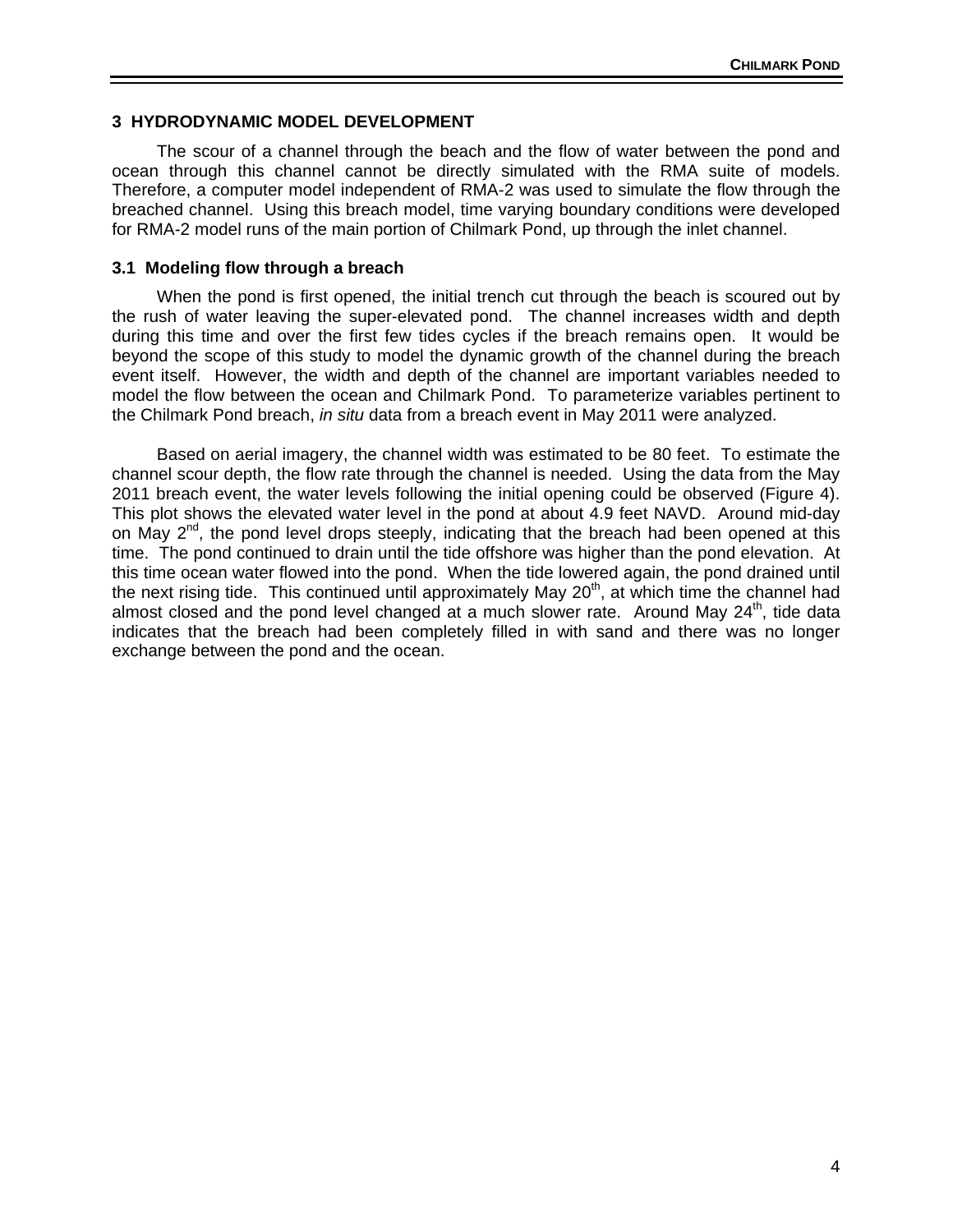

Figure 2. Bathymetry survey lines and depths for Chilmark Pond.

 Using these data, an average flow rate out of the pond was calculated. The first four times that the pond level was falling after the initial opening were examined to determine the drop in pond elevation and the time over which this drop occurred. Together with the surface area of the pond (approximately 260 acres), these values led to a calculation of 360 ft<sup>3</sup>/s of water leaving the pond on average.

 With the flow rate and channel width established, the channel depth was calculated using an approach described by the U.S. Army Corps of Engineers (USACE) for the analysis of scour depth at tidal inlets (Hughes, 1999). This equation predicts the depth of the channel, given the flow rate, sediment type and channel width as

$$
h = \frac{0.234q^{\frac{8}{3}}}{[g(S-1)]^{\frac{4}{3}}d^{\frac{1}{3}}}
$$

where *h* is the elevation of the channel bottom relative to the high water level, *q* is the flow rate divided by the channel width, *S* is the specific gravity of the sand and *d* is the average diameter of the sand. A quartz sand  $(S = 2.65)$  of diameter 0.5mm was used to represent the sand in this case.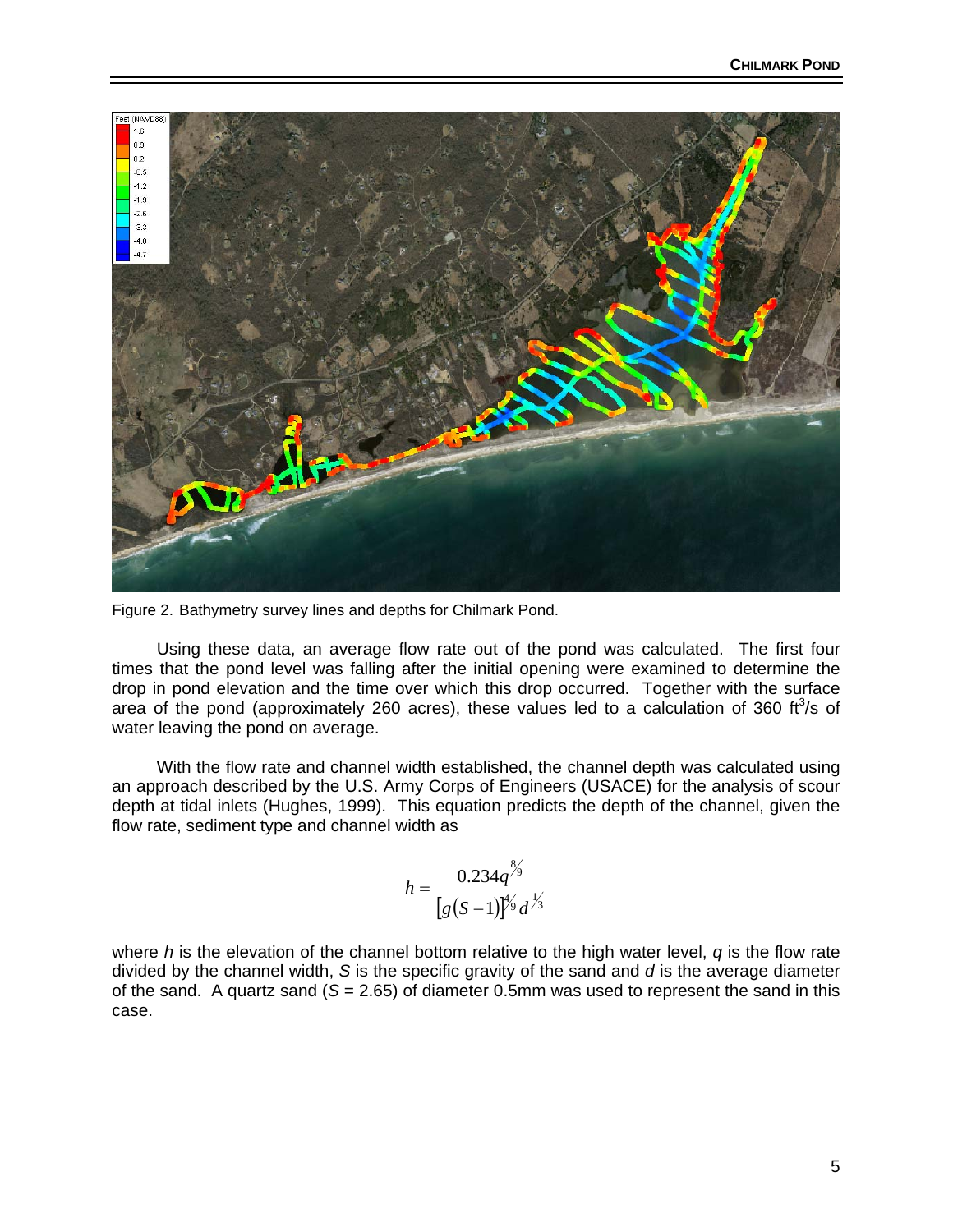

Figure 3. Aerial photograph of the study region identifying locations of the tide gauges used to measure water level variations throughout the system. The gage locations are shown in red: (S-1) represents the north end of the main basin, (S-2) represents the west end of the main basin, and (S-3) represents the sub-embayments to the west.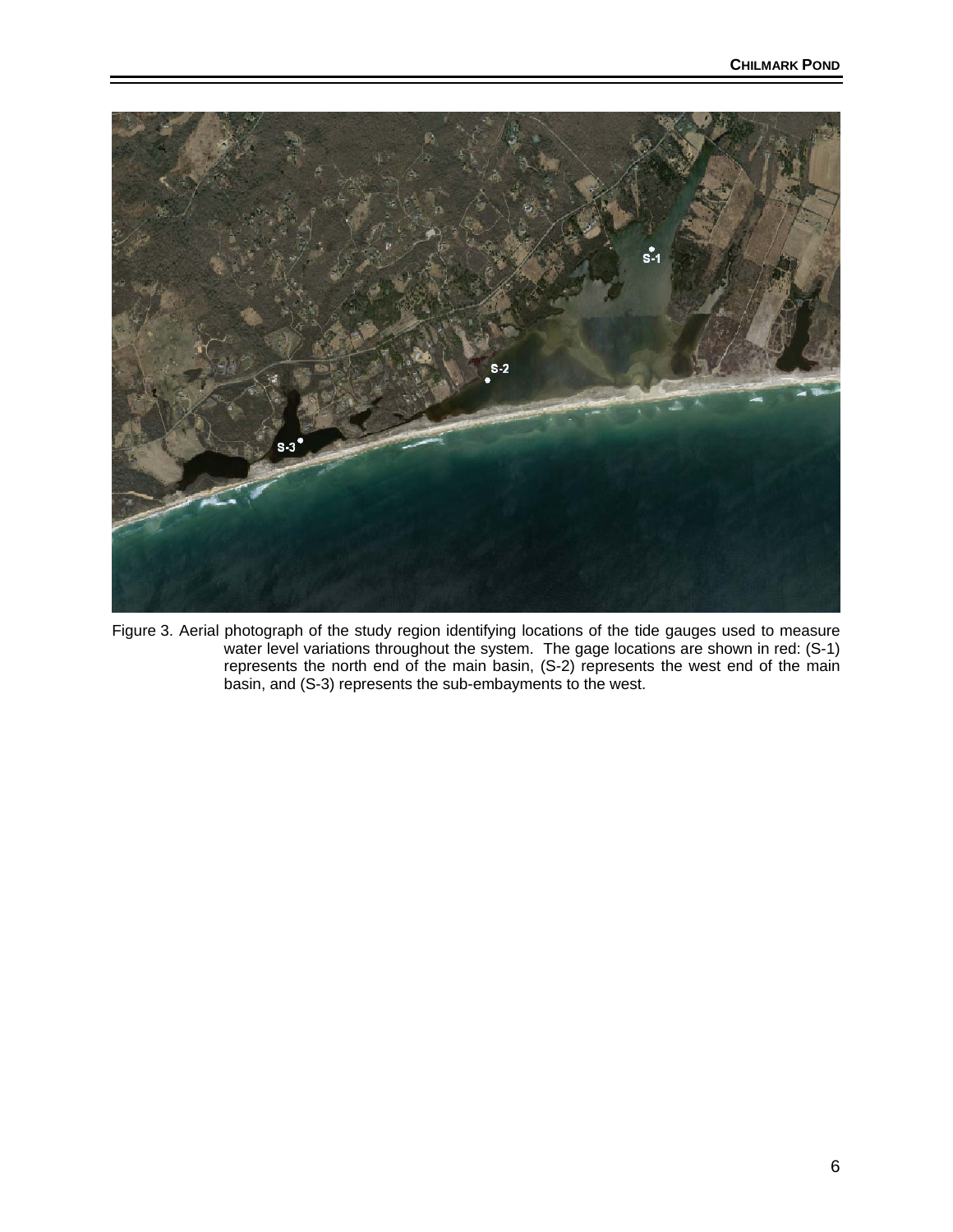

Figure 4. Tide gage signals measured within Chilmark Pond. The figure represents the entire 49-day record (April 26 to June 14 2011). Elevations are referenced to NAVD88.

 With the initial pond elevation, offshore tides, channel width, and channel depth established, the final step was to estimate the flow in and out of Chilmark Pond during the breach event. To compute this volume exchange, the equation of flow over a broad-crested weir was employed. This equation relates the flow rate through the channel to the channel width and height of water above the channel bottom as

$$
Q=3.0bH^{\frac{3}{2}}
$$

where Q is the predicted flow rate, b is the channel width and H is the difference in elevation between the high water and the channel bottom.

 Using the starting pond level of 4.9 feet NAVD88 and the recorded offshore tides, a computer model was created to calculate the time-varying flow through the channel. The pond level and offshore tide every 10 minutes was input into the model and the flow rate was calculated. Multiplying the flow rate by the time step yields the total volume of water moving through the channel. If the pond level is higher than the offshore tide, this water is leaving the pond, while a higher water level in the ocean means that water is entering the pond. Knowing the surface area of the pond, the change in pond surface elevation was calculated at each time step. The comparison between the field data and the broad-crested weir model is shown in Figure 5.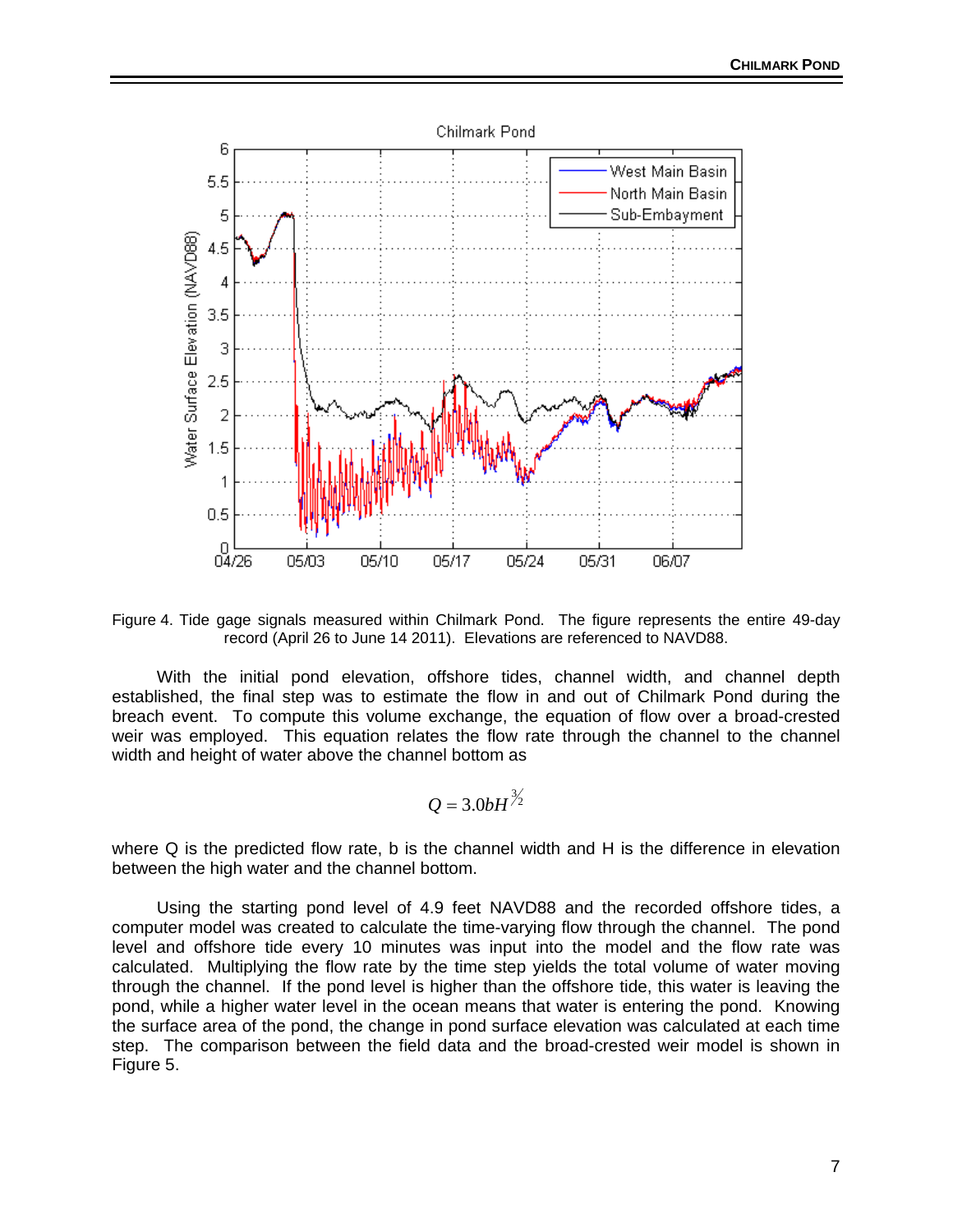

Figure 5. A comparison of the broad-crested weir model results with the recorded pond elevations during the breach event at Chilmark Pond.

 This simple modeling approach has been used in the Massachusetts Estuary Project for both Edgartown Great Pond on Martha's Vineyard and Sesachacha Pond on Nantucket Island and yielded excellent agreement with the field data, with an rms error of 0.28 feet. From these reports it has been determined that this approach is best for the first five or so days while the channel is fully open, after which the model starts to deviate further from the observed signal. This indicates that the water was not traveling through the channel freely, suggesting that the opening was beginning to shoal. This is a good reminder that the weir model assumes a fully open channel and makes no approximations for the natural shoaling and eventual closure of the breach. With that caveat in mind, the broad-crested weir model was used to simulate the first four (4) days of the breach event, and it yielded a very good approximation of flow in Chilmark Pond. The resulting pond elevations were used as the boundary condition for the RMA2 model.

#### **3.3 RMA2 Model Development and Theory**

 A two-dimensional hydrodynamic model of Chilmark Pond was developed using inputs of bathymetry and modeled water surface elevations determined using the broad-crested weir model (Figure 5). The RMA-2 model was utilized based upon its successful implementation in the Massachusetts Estuary Project.

 In its original form, RMA-2 was developed by William Norton and Ian King under contract with the U.S. Army Corps of Engineers (Norton et al., 1973). Further development included the introduction of one-dimensional elements, state-of-the-art pre- and post-processing data programs, and the use of elements with curved borders. Recently, the graphic pre- and post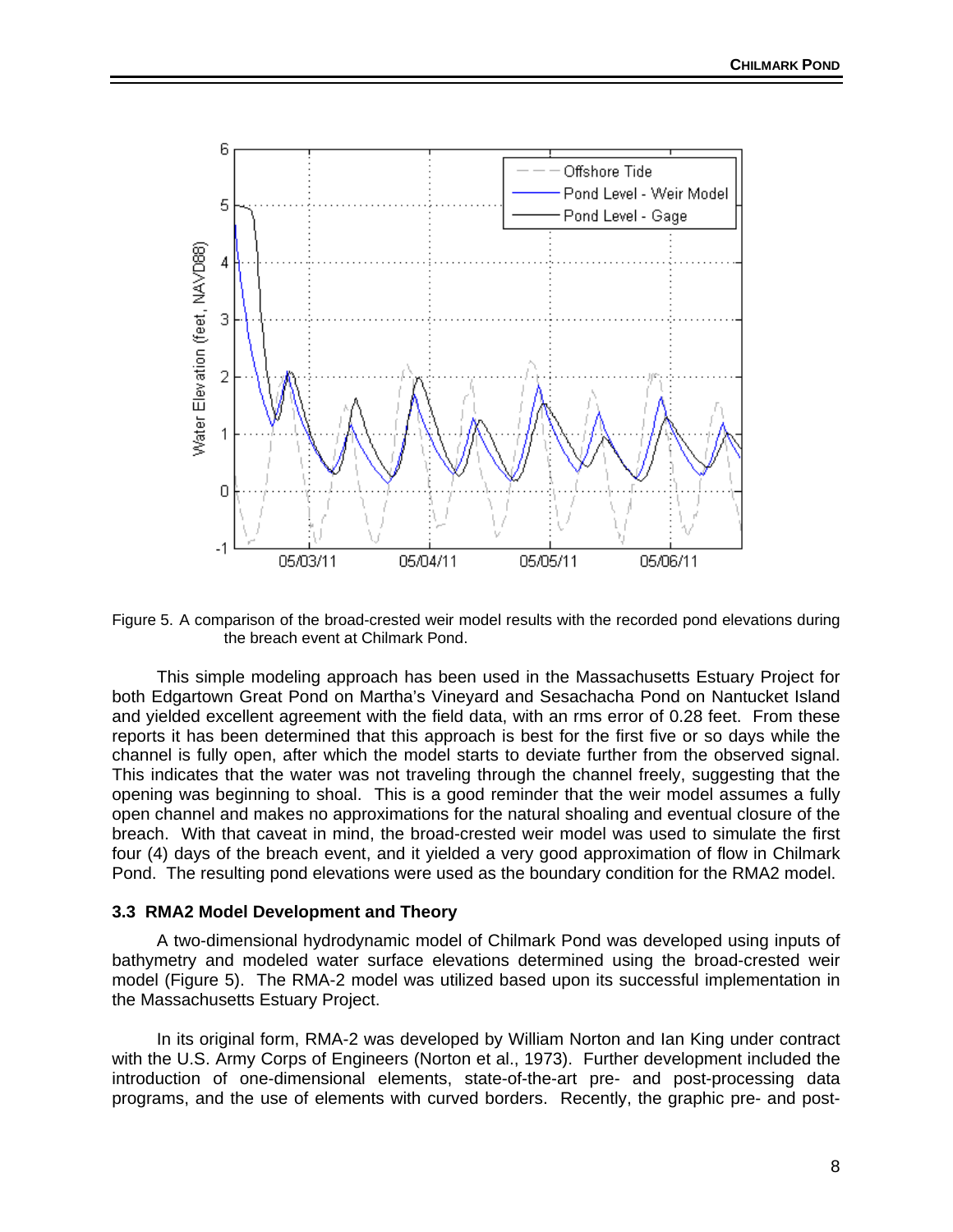processing routines were updated by Brigham Young University through a package called the Surfacewater Modeling System or SMS (BYU, 1998). Graphics generated in support of this report primarily were generated within the SMS modeling package.

 RMA-2 is a finite element model designed for simulating one- and two-dimensional depthaveraged hydrodynamic systems. The dependent variables are velocity and water depth, and the equations solved are the depth-averaged Navier Stokes equations. Reynolds assumptions are incorporated as an eddy viscosity effect to represent turbulent energy losses. Other terms in the governing equations permit friction losses (approximated either by a Chezy or Manning formulation), Coriolis effects, and surface wind stresses. All the coefficients associated with these terms may vary from element to element. The model utilizes quadrilaterals and triangles to represent the system. Element boundaries may either be curved or straight.

 The time dependence of the governing equations is incorporated within the solution technique needed to solve the set of simultaneous equations. This technique is implicit; therefore it is unconditionally stable. Once the equations are solved, corrections to the initial estimate of velocity and water elevation are employed, and the equations are re-solved until the convergence criteria is met.

 The finite element mesh with interpolated bathymetry is shown in Figure 6. The grid is composed of 2282 quadratic finite elements (both triangular and quadrilateral elements) and 7048 computational nodes. The grid has a maximum depth of -4.8 ft NAVD88, which is located in the deep area in the central region of the main basin. The bathymetry in the area around the breach in the southeast edge of the pond was edited to be deeper than actually occurs there. This small change was made to ensure model stability and has little impact on the modeled pond elevations.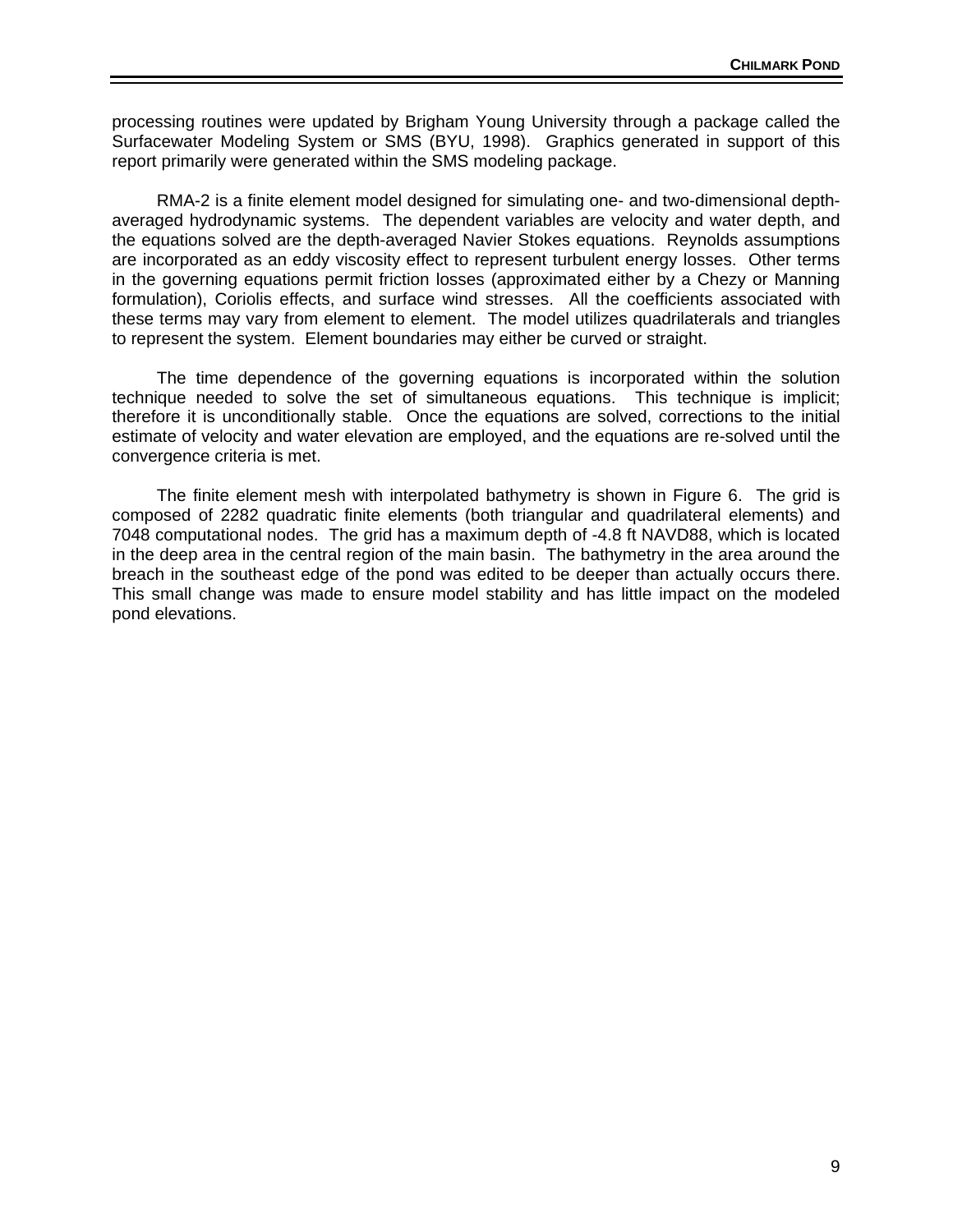

Figure 6. Interpolated bathymetric contours (feet) of the final RMA2 computational mesh of Chilmark Pond. Depth contours are relative to the NAVD88.

#### **4. FLUSHING CHARACTERISTICS**

 During a sustained breach event, the freshwater inflow would be negligible in comparison to the tidal exchange through the temporary inlet. A rising tide in the Atlantic Ocean creates a slope in water surface from the ocean into the pond. Consequently, water flows into (floods) the pond. Similarly, the pond drains on an ebbing tide. This exchange of water between the pond and ocean is defined as tidal flushing. The calibrated hydrodynamic model is a tool to quantitatively evaluate the tidal flushing of the system, and was used to compute flushing rates (residence times) and tidal circulation patterns.

 Flushing rate, or residence time, is defined as the average time required for a parcel of water to migrate out of a pond from points within the system. For this study, a **system residence time** was computed as the average time required for a water parcel to migrate from a point within the pond to the entrance of the channel. System residence times are computed as follows:

$$
\mathcal{T}_\text{system} = \frac{V_\text{system}}{P} t_\text{cycle}
$$

where  $T_{system}$  denotes the residence time for the system,  $V_{system}$  represents volume of the pond at mean tide level, *P* equals the tidal prism (or volume entering the pond through a single tidal cycle), and  $t_{cycle}$  the period of the tidal cycle, typically 12.42 hours (or 0.52 days).

 Residence times are provided as a first order evaluation of estuarine water quality. Lower residence times generally correspond to higher water quality; however, residence times may be